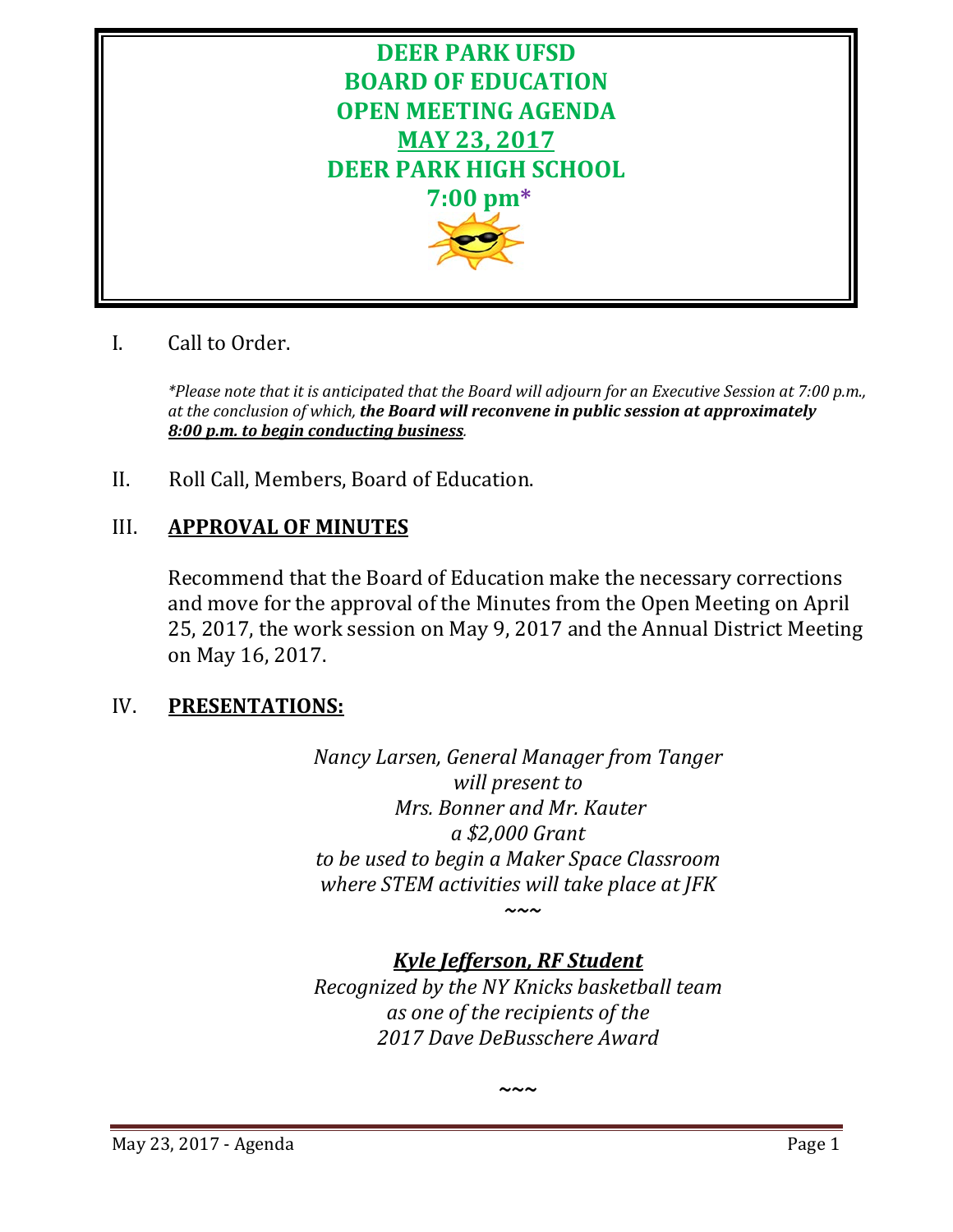# **CONGRATULATIONS ON YEARS OF SERVICE AWARDS**

# **25 YEARS 30 YEARS**

*Esther Fullam Lucy Benivegna Mary Galea Nancy Liston Jill Perry-Eising Jean Ludlow Lisa Stallone Beth Rose Denise Vadala Jerry Cannarozzo Francine Fair*

# **CONGRATULATIONS TO RETIREES**

# **ADMINISTRATIVE INSTRUCTIONAL NON-INSTRUCTIONAL**

*Gina Palasciano Laura Gioia Thomas Anatra*

*Rita Murphy Marlene Downing Thomas Helmstadt Paul Vultaggio Lewis Hutcherson Jerri Sokal Kathleen Cicchetti Sue Ermish Joe Owens Nancy Valente Laura Franco*

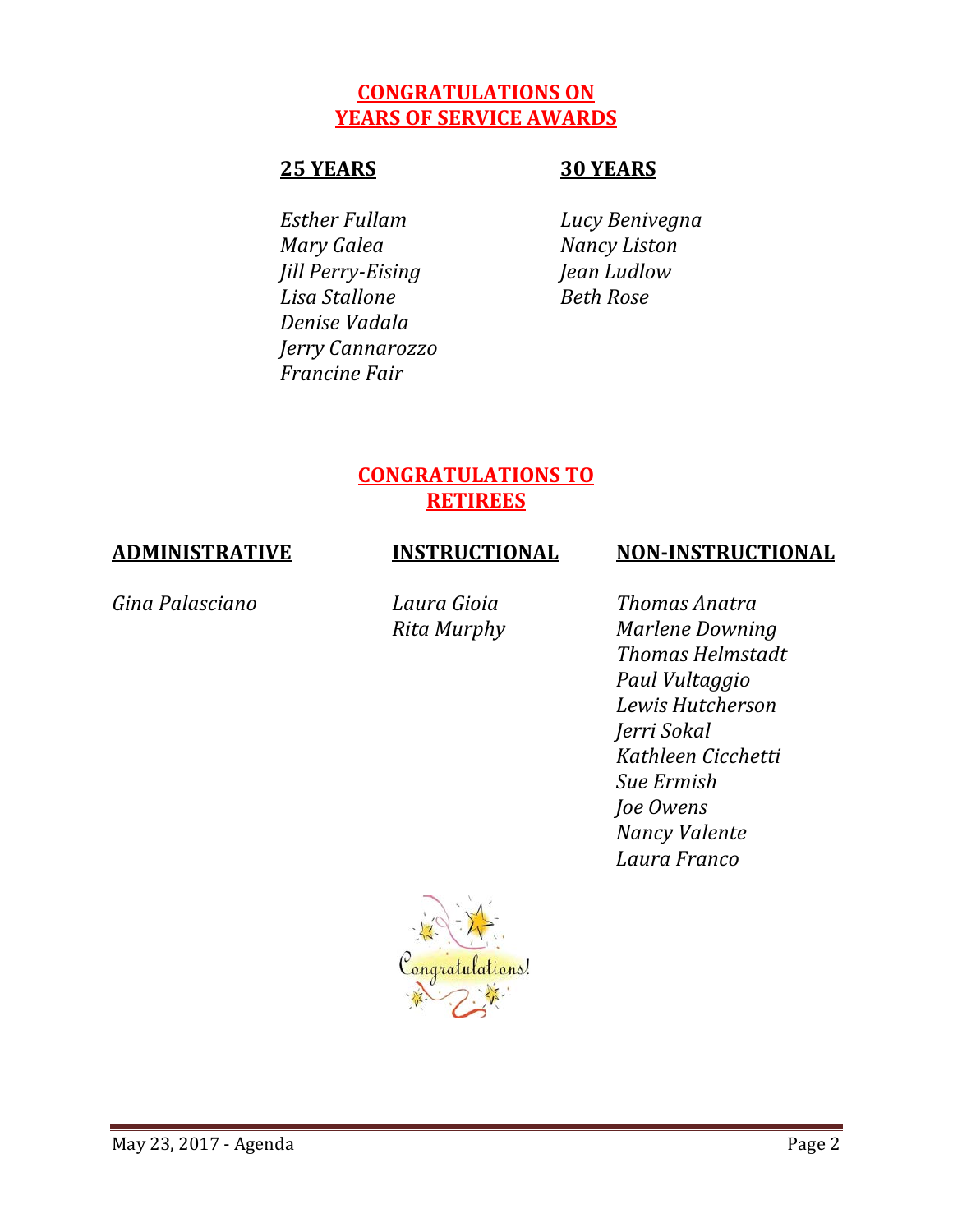# **1. TAX ANTICIPATION NOTE RESOLUTION OF DEER PARK UNION FREE SCHOOL DISTRICT, NEW YORK, ADOPTED MAY 23, 2017, AUTHORIZING THE ISSUANCE OF NOT TO EXCEED \$20,000,000 TAX ANTICIPATION NOTES IN ANTICIPATION OF THE RECEIPT OF TAXES TO BE LEVIED FOR THE FISCAL YEAR ENDING JUNE 30, 2018**

*Recommend that the Board of Education approve the following resolution:*

**RESOLVED** BY THE BOARD OF EDUCATION OF DEER PARK UNION FREE SCHOOL DISTRICT, IN THE COUNTY OF SUFFOLK, NEW YORK, AS FOLLOWS:

Section 1. Tax Anticipation Notes (herein called "Notes") of Deer Park Union Free School District, in the County of Suffolk, New York (herein called "District"), in the principal amount of not to exceed \$20,000,000, and any notes in renewal thereof, are hereby authorized to be issued pursuant to the provisions of Sections 24.00 and 39.00 of the Local Finance Law, constituting Chapter 33-a of the Consolidated Laws of the State of New York (herein called "Law").

Section 2. The following additional matters are hereby determined and declared:

(a) The Notes shall be issued in anticipation of the collection of real estate taxes to be levied for school purposes for the fiscal year commencing July 1, 2017 and ending June 30, 2018, and the proceeds of the Notes shall be used only for the purposes for which said taxes are levied.

(b) The Notes shall mature within the period of one year from the date of their issuance.

(c) The Notes are not issued in renewal of other notes.

(d) The total amount of such taxes remains uncollected at the date of adoption of this resolution.

Section 3. The Notes hereby authorized shall contain the recital of validity prescribed by Section 52.00 of the Law and shall be general obligations of the District, and the faith and credit of the District are hereby pledged to the punctual payment of the principal of and interest on the Notes and unless the Notes are otherwise paid or payment provided for, an amount sufficient for such payment shall be inserted in the budget of the District and a tax sufficient to provide for the payment thereof shall be levied and collected.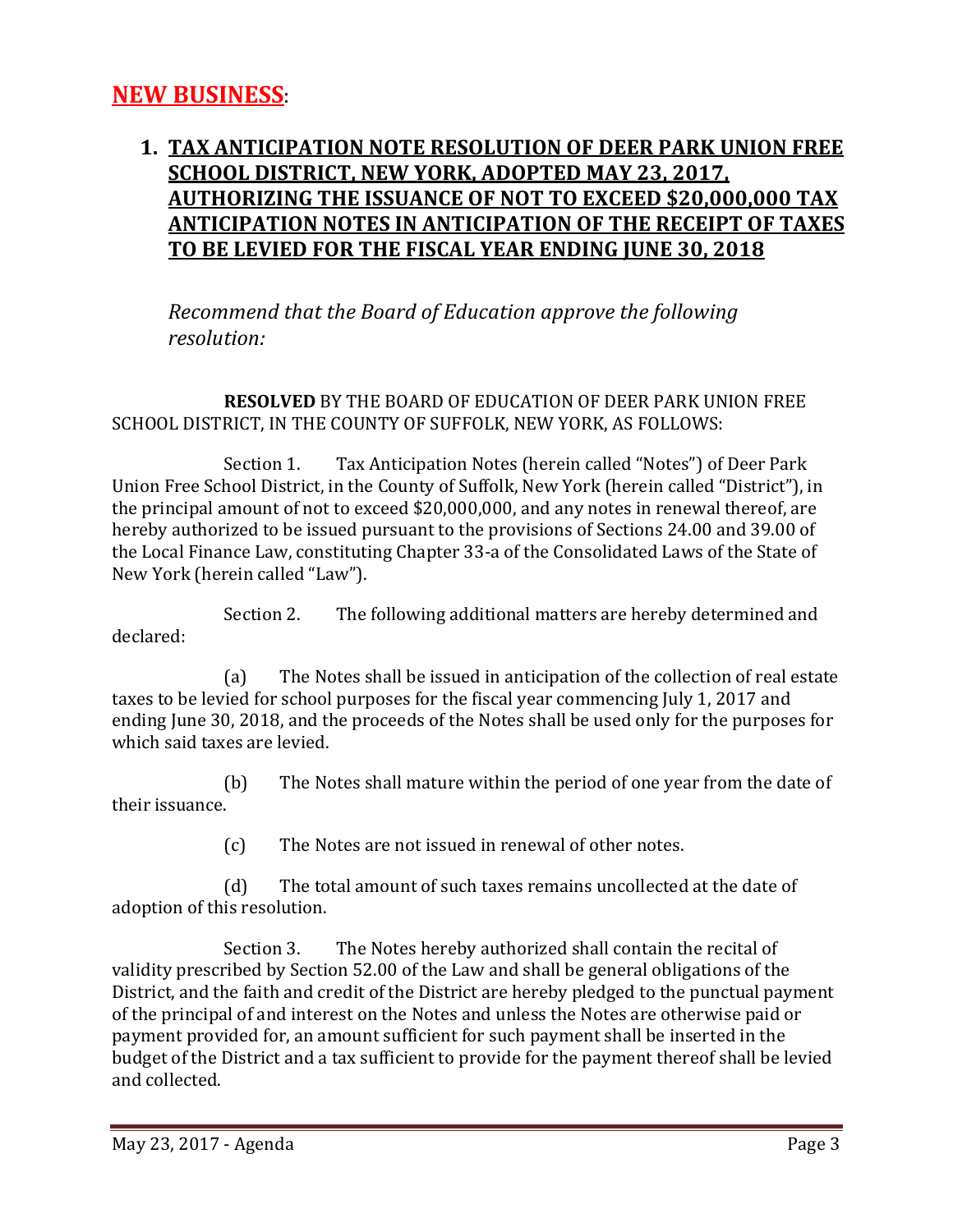Section 4. Subject to the provisions of this resolution and the Law, and pursuant to Sections 50.00, 56.00, 60.00 and 61.00 of the Law, the power to sell and issue the Notes authorized pursuant hereto, or any renewals thereof, and to determine the terms, form and contents, including the manner of execution, of such Notes, and to execute arbitrage certifications relative thereto, is hereby delegated to the President of the Board of Education, the chief fiscal officer of the District.

Section 5. The Notes shall be executed in the name of the District by the manual signature of the President of the Board of Education, the Vice President of the Board of Education, the District Treasurer, the District Clerk, or such other officer of the District as shall be designated by the chief fiscal officer of the District, and shall have the corporate seal of the District impressed or imprinted thereon which corporate seal may be attested by the manual signature of the District Clerk.

Section 6. This resolution shall take effect immediately.

# **2. APPROVAL OF MONETARY DONATION TO JFK FROM BOX TOPS**

*Recommend that the Board of Education approve the following Resolution:*

**RESOVLED**, that the Board of Education accept a donation of \$362.90 from the Box Tops Education that will be deposited into the JFK Spirit account.

# **3. APPROVAL OF \$2,000 GRANT TO JFK FROM TANGER**

*Recommend that the Board of Education approve the following Resolution:*

**RESOVLED**, that the Board of Education accept a donation of \$2,000 from a Grant to be used at JFK for STEM activities.

# **4. APPROVAL OF DONATION OF SUPPLIES TO S/E PROGRAM**

*Recommend that the Board of Education approve the following Resolution:*

**RESOLVED,** that the Board of Education accept the following donations from Mrs. Lent, a Special Education parent in the district, who donated approx. \$600 in supplies for the special education programs at the HS, RF and JFK. These items were purchased as a result of an Autism Awareness fundraiser by Mrs. Lent.

*1 swim center safety pool 4 fidget puzzles 4 sets of play pen balls, 1 yoga stay and play ball 6 plastic slinky fidget toys 1 set of chair bands*

*4 Laminators 6 fidget rubber stretch strips 1 balance ball chair 10 fidget sticks for stress relief*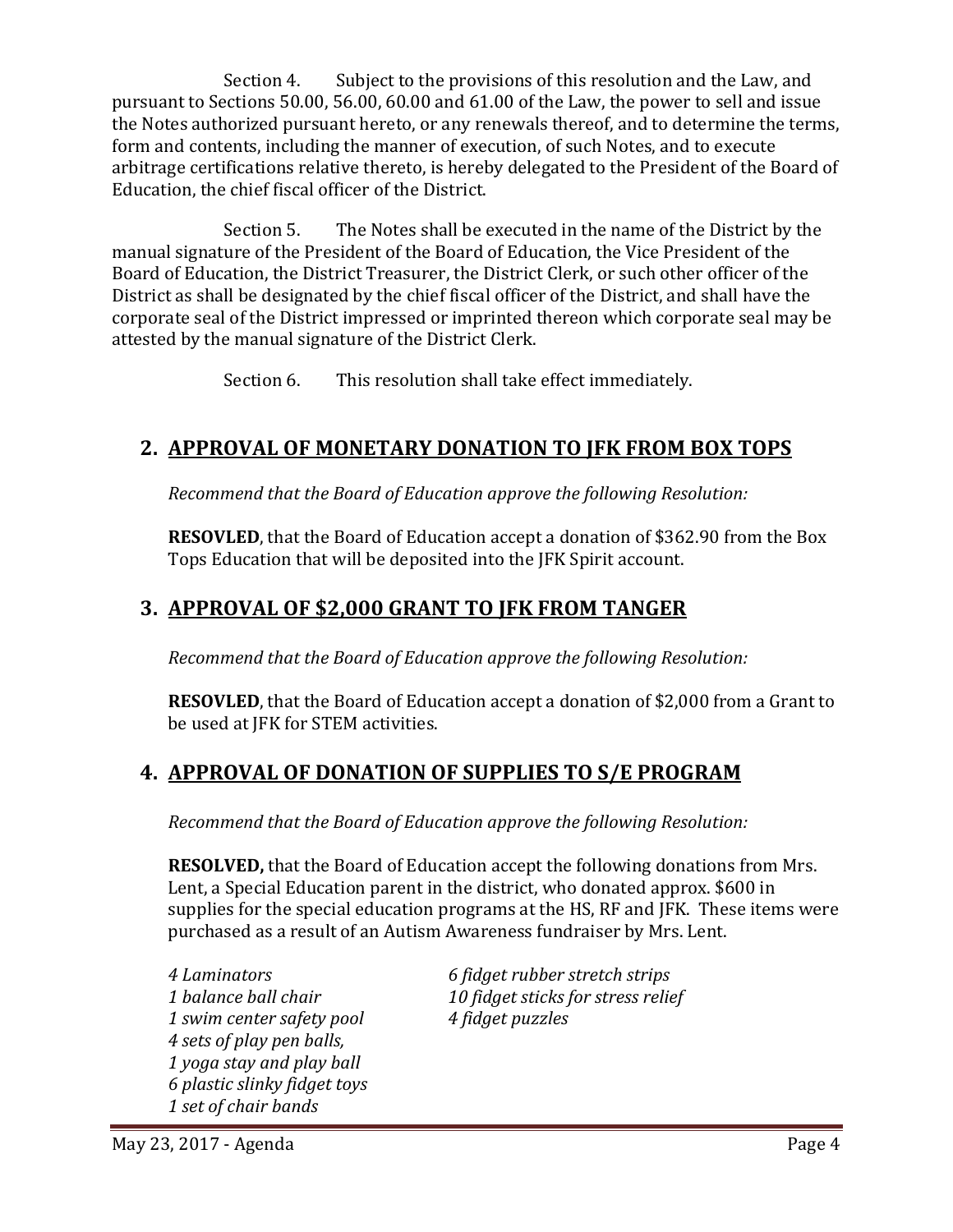# VI. **APPROVAL OF SCHEDULES**

*Recommend, that the Board of Education approve the following schedules collectively:*

# **NON-INSTRUCTIONAL**

#### **SCHEDULE -- NN --APPOINTMENTS (Non-Instructional)**

#### **Brendan Murray**

Deer Park High School<br>Position: Lifeguard Position: Salary/Step: \$10/hour<br>Effective 4/28/201 Effective 4/28/2017

#### **John Murray**

Deer Park High School<br>Position: Lifegua Lifeguard<br>\$10/hour Salary/Step:<br>Effective Effective 4/28/2017

#### **Erin Schabe**

| John F Kennedy Intermediate School |              |                                         |  |
|------------------------------------|--------------|-----------------------------------------|--|
| Position:                          |              | Non-Instructional 2.5 hr Cafeteria Aide |  |
| Salary/Step:                       | \$16.43/hour |                                         |  |
| Effective                          | 5/8/2017     |                                         |  |

#### **SCHEDULE -- NNPS --PER DIEM SUBSTITUTES (Non-Instructional)**

#### **Stephanie Robinson**

| Transportation |                       |
|----------------|-----------------------|
| Position:      | Substitute Bus Driver |
| Salary/Step:   | \$21.50/hour          |
| Effective      | 5/15/2017             |

#### **SCHEDULE -- NNS --REGULAR (PERMANENT) SUBSTITUTES (Non-Instructional)**

#### **Jean Skaalerud**

Robert Frost Middle School<br>Position: Leave Repla Leave Replacement Float Nurse<br>\$43,167 Salary/Step:<br>Effective  $5/6/2017 - 6/30/2017$ (Nicholson) Salary prorated at \$7,123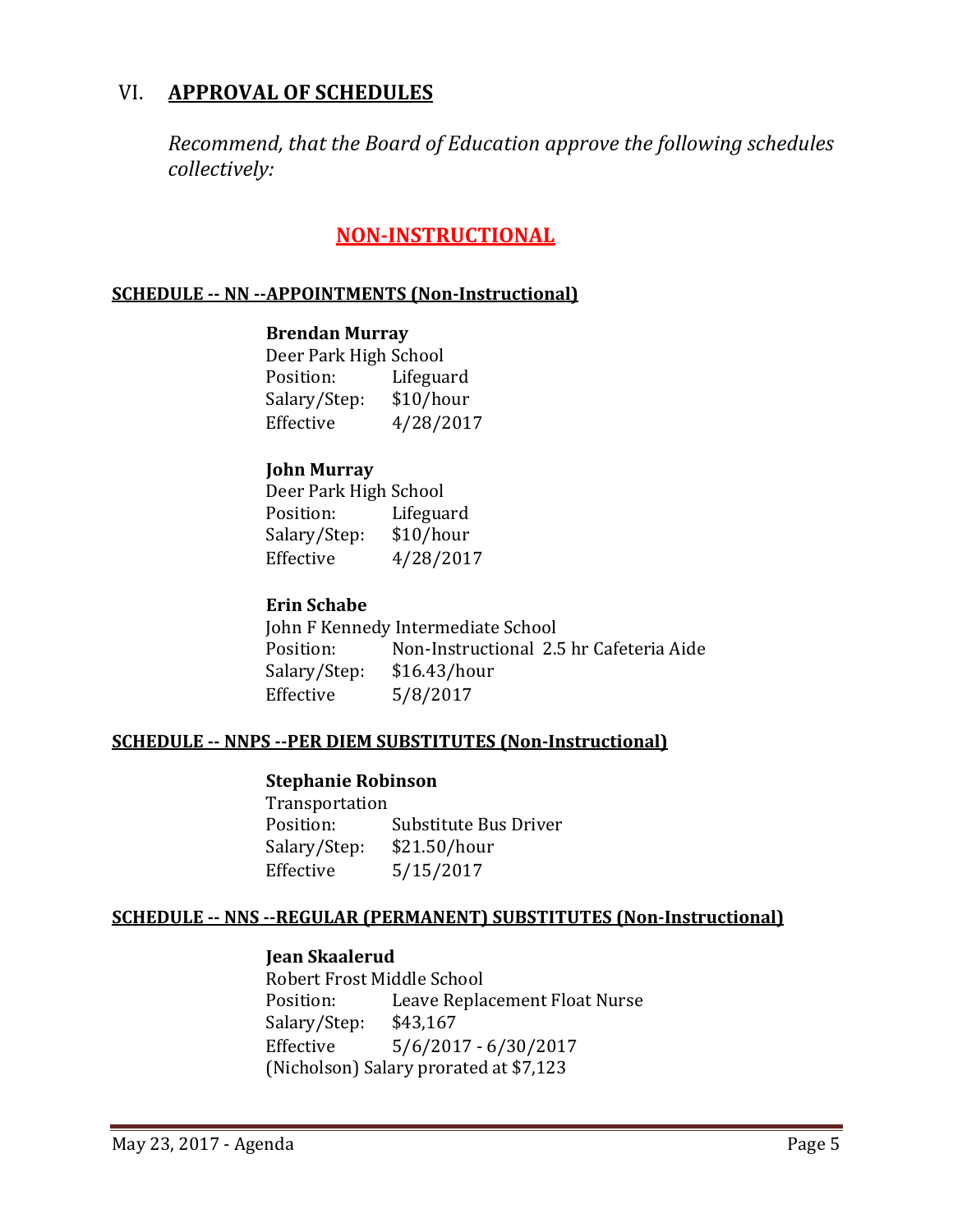## **SCHEDULE -- OO --RESIGNATIONS / RETIREMENTS / REMOVALS / TERMINATIONS (Non-Instructional)**

# **Laura Franco**

Memorial<br>Position: Clerk Typist Salary/Step: Effective 10/15/2017 Resignation for the purpose of RETIREMENT

## **Martin Schwartz**

Transportation<br>Position: **Bus Driver** Salary/Step:<br>Effective Effective 4/30/2017 Resignation. No outstanding obligation to the district.

## **Nancy Valente**

Deer Park High School<br>Position: Clerk T Clerk Typist Salary/Step:<br>Effective Effective 7/31/2017 Resignation for the purpose of RETIREMENT

#### **Mary Winiarski**

Transportation<br>Position: **Bus Driver** Salary/Step:<br>Effective  $4/4/2017$ Changed to RESIGNATION

# **SCHEDULE -- QQ --LEAVES OF ABSENCE (Non-Instructional)**

#### **Rosalyn Baskin**

Transportation<br>Position: **Transportation Aide** Salary/Step:<br>Effective Effective 4/12/2017 - 4/28/2017 CHANGE OF DATES for Unpaid Medical LOA (FMLA)

#### **Susan Cangelosi**

Transportation<br>Position: Bus Driver Salary/Step:<br>Effective Effective 3/27/2017 - 3/31/2017 CHANGED TO: PAID LOA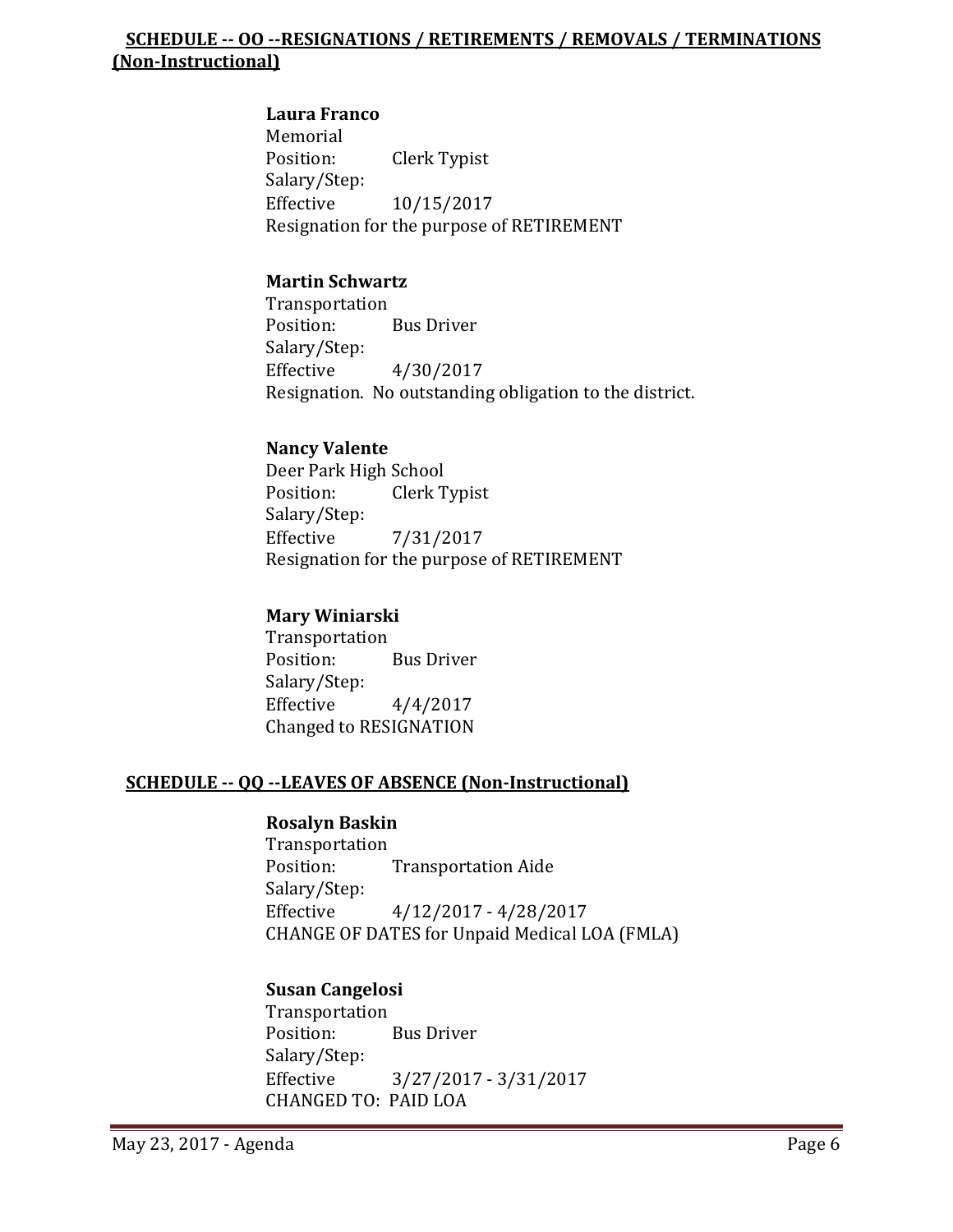#### **Paula de la Grande**

Transportation<br>Position: **Bus Driver** Salary/Step: Effective 4/28/2017 - 5/22/2017 Extension of Unpaid Medical LOA

#### **Carmine DeMaio**

Transportation<br>Position: **Bus Driver** Salary/Step:<br>Effective  $4/17/2017 - 5/1/2017$ Unpaid Medical LOA (FMLA)

## **Sauledein Gates**

Transportation<br>Position: **Bus Driver** Salary/Step: Effective 4/22/2017 - 6/30/2017 Unpaid Leave of Absence

## **Michael McEvoy**

Memorial<br>Position: Groundsman Salary/Step: Effective 5/3/2017 - 6/14/2017 Extension of Unpaid Medical LOA (WC)

# **Patricia Merlino**

Transportation **Bus Driver** Salary/Step:<br>Effective  $4/20/2017 - 5/5/2017$ Unpaid Medical LOA (FMLA)

# **Masy Nicholson**

May Moore School<br>Position: Reg Registered Nurse Salary/Step: Effective 5/7/2017 - 6/30/2017 Extension of Unpaid Medical LOA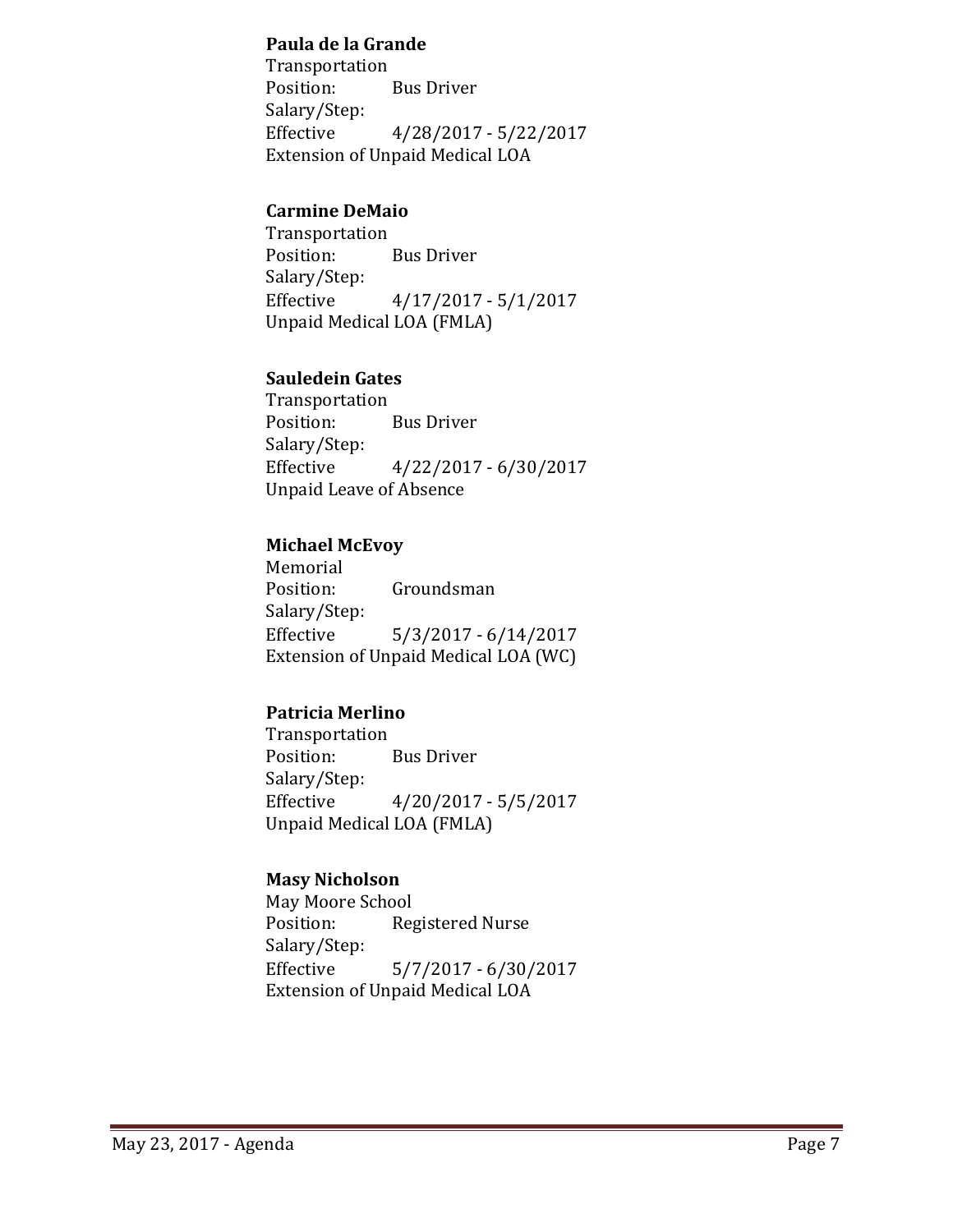# **INSTRUCTIONAL**

## **SCHEDULE -- LR --LONG TERM SUBSTITUTE / LEAVE REPLACEMENT (LR) APPOINTMENTS (Instructional)**

#### **Alison Branca**

Deer Park High School<br>Position: Leave l Leave Replacement Associate Principal<br>No Change Salary/Step:<br>Effective Effective 2/11/2017 - 4/29/2017 (Kozlowsky)

#### **Alison Branca**

Deer Park High School<br>Position: Leave I Leave Replacement Associate Principal \$115,000 Salary/Step: Effective 4/30/2017 - 6/30/2017 Salary prorated at \$21,904.76 (Kozlowsky)

#### **Dylan Duprez**

Deer Park High School<br>Position: Leave I Position: Leave Replacement Science Teacher<br>Salary/Step: \$56,285 BA/Step 1 Salary/Step: \$56,285 BA/Step 1<br>Effective 5/1/2017 - 6/30/2017 Effective 5/1/2017 - 6/30/2017 (Branca) Salary prorated at \$10,976

#### **Maria Gomez**

Deer Park High School Position: ... 2 Leave Replacement Spanish Teacher<br>Salary/Step: ... \$61,524 MA/Step 1 \$61,524 MA/Step 1 Effective 5/5/2017 - 6/30/2017 (Nola) Salary prorated at \$11,074

#### **Dina Peragine**

Deer Park High School Position: .2 Leave Replacement Spanish Teacher MA75/Step 21 Effective 5/5/2017 - 6/30/2017 (Nola) This is a .2 overage prorated at \$3,863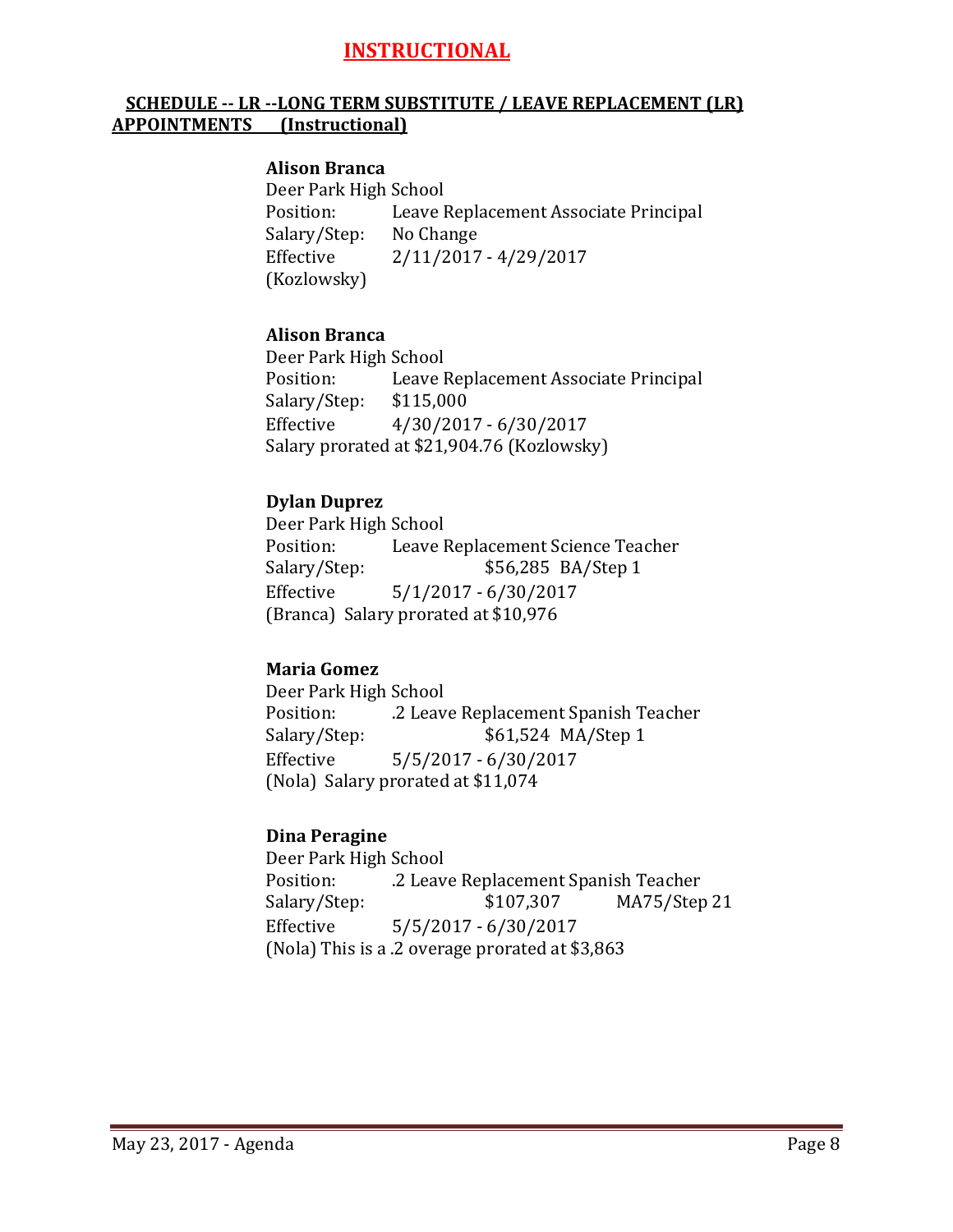## **SCHEDULE -- NPS --PER DIEM SUBSTITUTES (Instructional)**

#### **Christina Caravella**

District Wide Per-Diem Substitute Teacher/Substitute T.A. \$110/70 day Salary/Step:<br>Effective Effective 5/19/2017 - 6/30/2017 Certifications: Early Childhood Ed B-2, Childhood Ed 1-6, Students w Disabilities B-2 & 1-6

## **Sue Dalba**

John Quincy Adams School<br>Position: Per-Diem S Per-Diem Substitute Teacher<br>\$110/day Salary/Step:<br>Effective Effective 4/27/2017 - 6/30/2017 Gesell Assessments

# **Kasey Kephart**

District Wide Per-Diem Substitute Teacher/ Substitute T.A. \$110/70 day Salary/Step:<br>Effective Effective 5/8/2017 - 6/23/2017

#### **Nancy Lanni**

John Quincy Adams School<br>Position: Per-Diem S Per-Diem Substitute Teacher<br>\$110/day Salary/Step:<br>Effective Effective 4/27/2017 - 6/30/2017 Gesell Assessments

#### **Jennifer Szoyka**

District Wide Per-Diem Substitute Teacher/Substitute T.A. \$110/70 day Salary/Step:<br>Effective Effective 5/19/2017 - 6/30/2017 Certifications: Early Childhood Ed B-2, Childhood Ed 1-6, Students w Disabilities B-2 & 1-6

# **Alexandra Tucholski**

District Wide Per-Diem Substitute Teacher<br>\$110 day Salary/Step:<br>Effective  $6/1/2017$ Certifications: Elementary, Early Childhood Ed, Students with Disabilities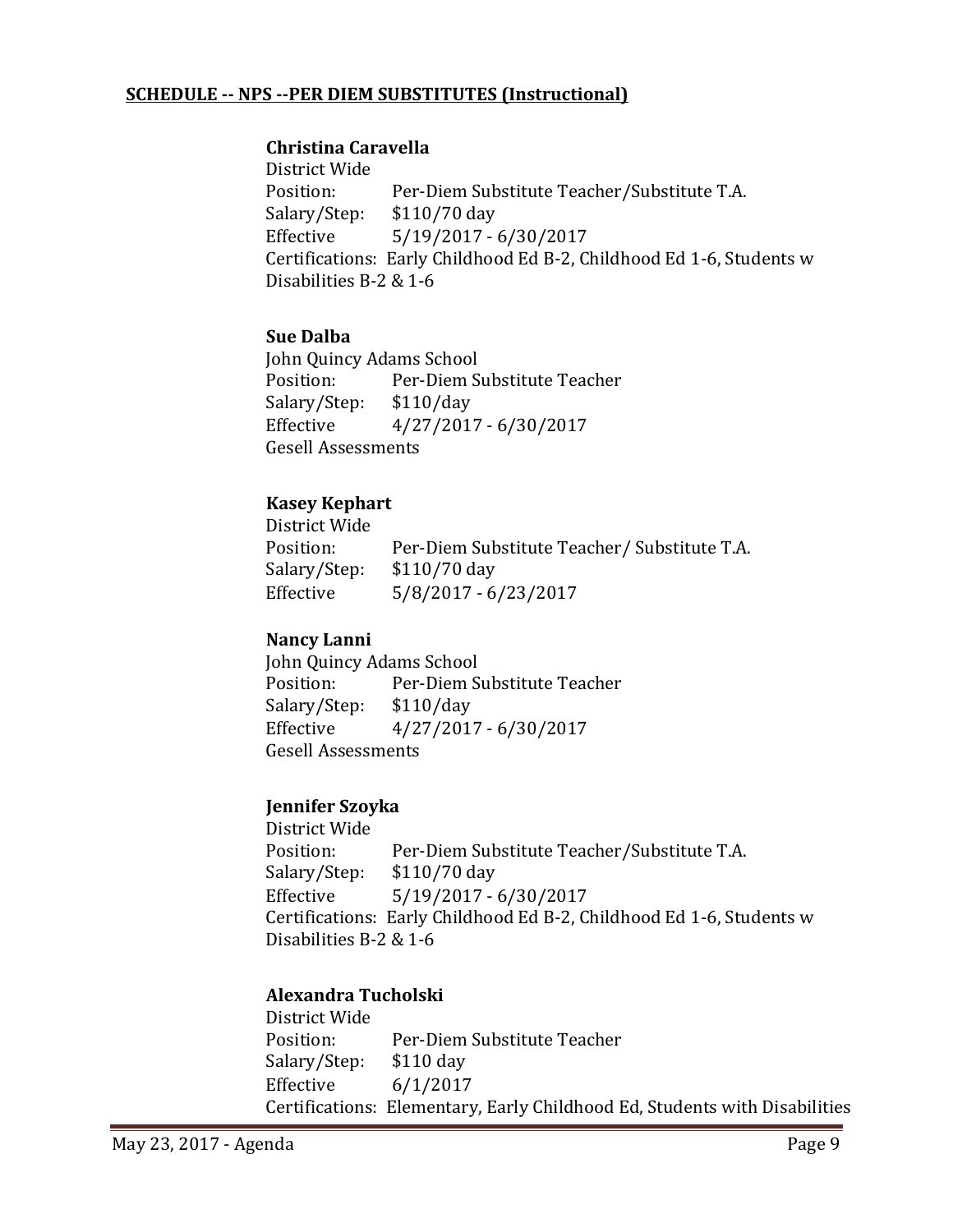## **SCHEDULE -- NS --PERMANENT SUBSTITUTES (Instructional)**

#### **Alexandra Tucholski**

May Moore School<br>Position: Per Permanent Substitute Teacher<br>\$125 day Salary/Step:<br>Effective Effective 5/17/2017 - 5/31/2017

#### **SCHEDULE -- NSS --SUMMER SCHOOL APPOINTMENTS (Instructional)**

#### **Francis Amendola**

Deer Park High School Virtual Summer School Science Teacher<br>\$47.17/hour Salary/Step:<br>Effective Effective 7/5/2017 - 8/15/2017

#### **Anthony Cinquemani**

Deer Park High School<br>Position: Virtual Virtual Summer School Math Teacher<br>\$47.17/hour Salary/Step:<br>Effective  $7/5/2017 - 8/15/2017$ 

#### **Lia Demyen**

Deer Park High School<br>Position: Virtual Virtual Summer School Math Teacher Salary/Step: \$47.17/hour<br>Effective 7/5/2017 - 8 Effective 7/5/2017 - 8/15/2017

#### **Justin Gutman**

Deer Park High School<br>Position: Virtual Virtual Summer School Social Studies Teacher<br>\$47.17/hour Salary/Step:<br>Effective  $7/5/2017 - 8/15/2017$ 

#### **Justin Gutman**

Deer Park High School<br>Position: Virtual Virtual Summer School Lead Teacher<br>\$6,014.30 Salary/Step: Effective 7/5/2017 - 8/15/2017 4 days per week/ 2 classes per day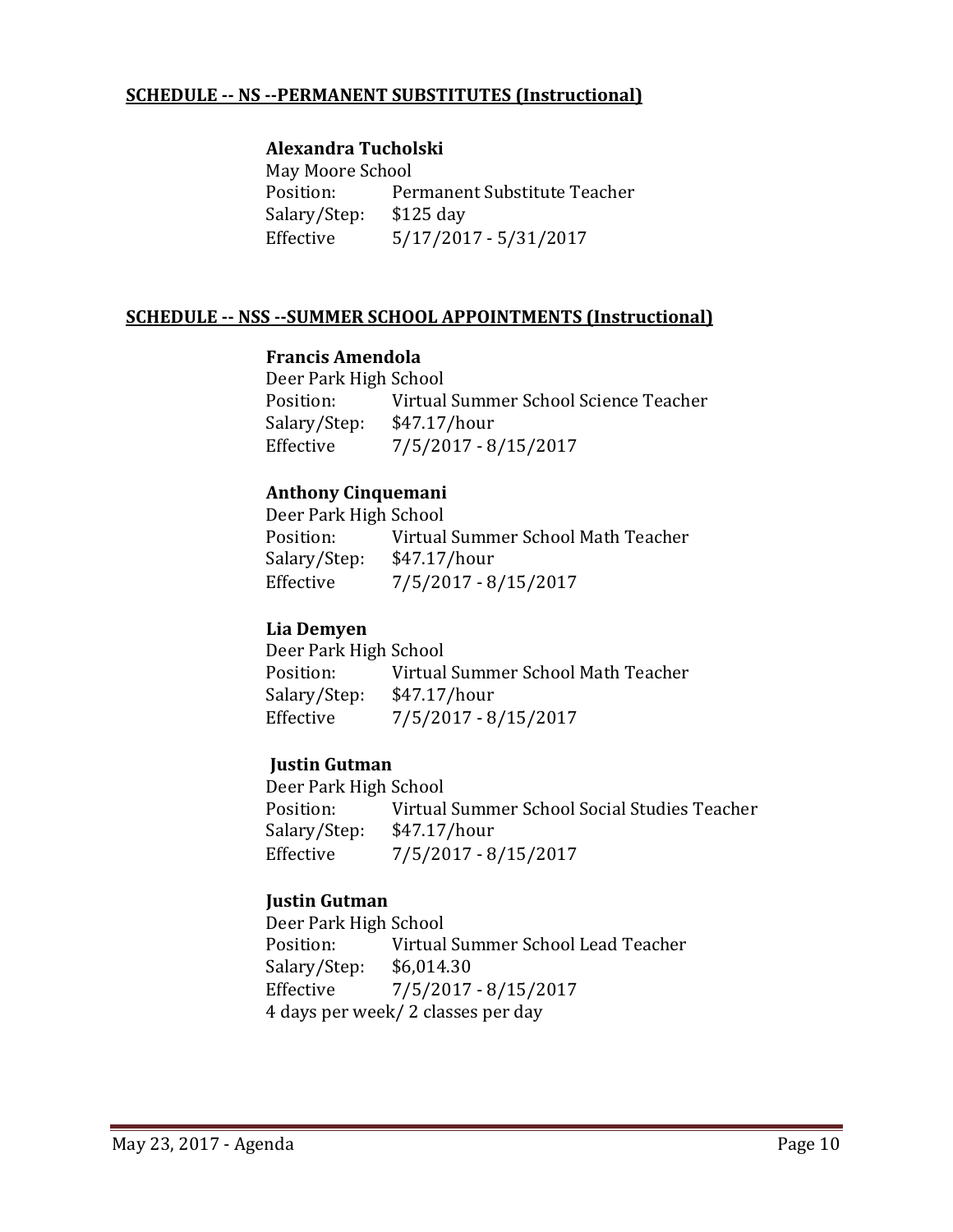**Ed Johntry**

Deer Park High School<br>Position: Virtual Virtual Summer School ELA Teacher<br>\$47.17/hour Salary/Step:<br>Effective Effective 7/5/2017 - 8/15/2017

# **SCHEDULE -- O --RESIGNATIONS / RETIREMENTS / REMOVALS / TERMINATIONS (Instructional)**

#### **Jennifer Davidson**

Robert Frost Middle School<br>Position: Teaching As **Teaching Assistant** Salary/Step: Effective 6/30/2017 Resignation

#### **Victor LoMonaco**

Deer Park High School<br>Position: Associa Associate Principal Salary/Step:<br>Effective Effective 6/30/2017 Resignation to return to teaching position

#### **Wesley Weisenholz**

Deer Park High School<br>Position: Permai Permanent Substitute/Per-Diem Substitute Teacher & Sub T.A. Salary/Step: Effective 4/25/2017 Termination. No outstanding obligation to the district.

#### **SCHEDULE -- P --TENURE APPOINTMENTS (Instructional)**

#### **Heather Ciurleo**

John F Kennedy Intermediate School<br>Position: Special Education Tea Special Education Teacher Salary/Step: Effective 9/1/2014 - 8/31/2017 TENURE DATE: September 1, 2017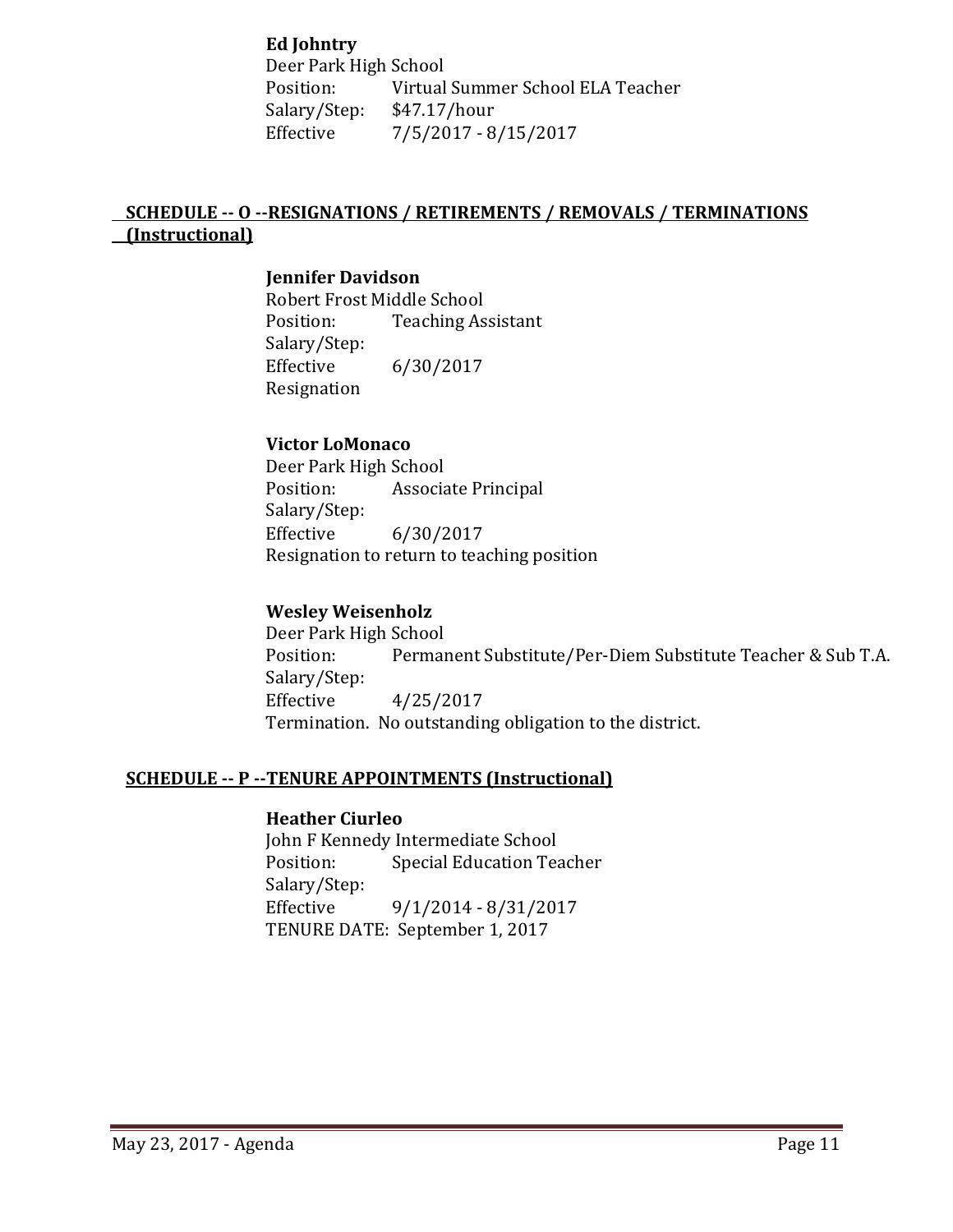#### **Kimberly Lecamus**

Robert Frost Middle School<br>Position: World Langu World Language Teacher Salary/Step: Effective 9/1/2014 - 8/31/2017 TENURE DATE: September 1, 2017

#### **Anne McCormack**

Deer Park High School<br>Position: Math T Math Teacher Salary/Step:<br>Effective Effective 9/1/2014 - 8/31/2017 TENURE DATE: September 1, 2017

#### **Ariel Miano**

Deer Park High School<br>Position: Math T Math Teacher Salary/Step:<br>Effective Effective 9/1/2014 - 8/31/2017 TENURE DATE: September 1, 2017

#### **Henry Natal**

John F Kennedy Intermediate School<br>Position: Teaching Assistant **Teaching Assistant** Salary/Step: Effective 10/14/2014 - 10/13/2017 TENURE DATE: October 14, 2017

#### **Kathleen Ohanian**

John F Kennedy Intermediate School<br>Position: Teaching Assistant **Teaching Assistant** Salary/Step:<br>Effective Effective 9/1/2014 - 8/31/2017 TENURE DATE: September 1, 2017

# **Michael Scardigno**

Deer Park High School<br>Position: Teachii **Teaching Assistant** Salary/Step: Effective 10/14/2014 - 10/13/2017 TENURE DATE: October 14, 2017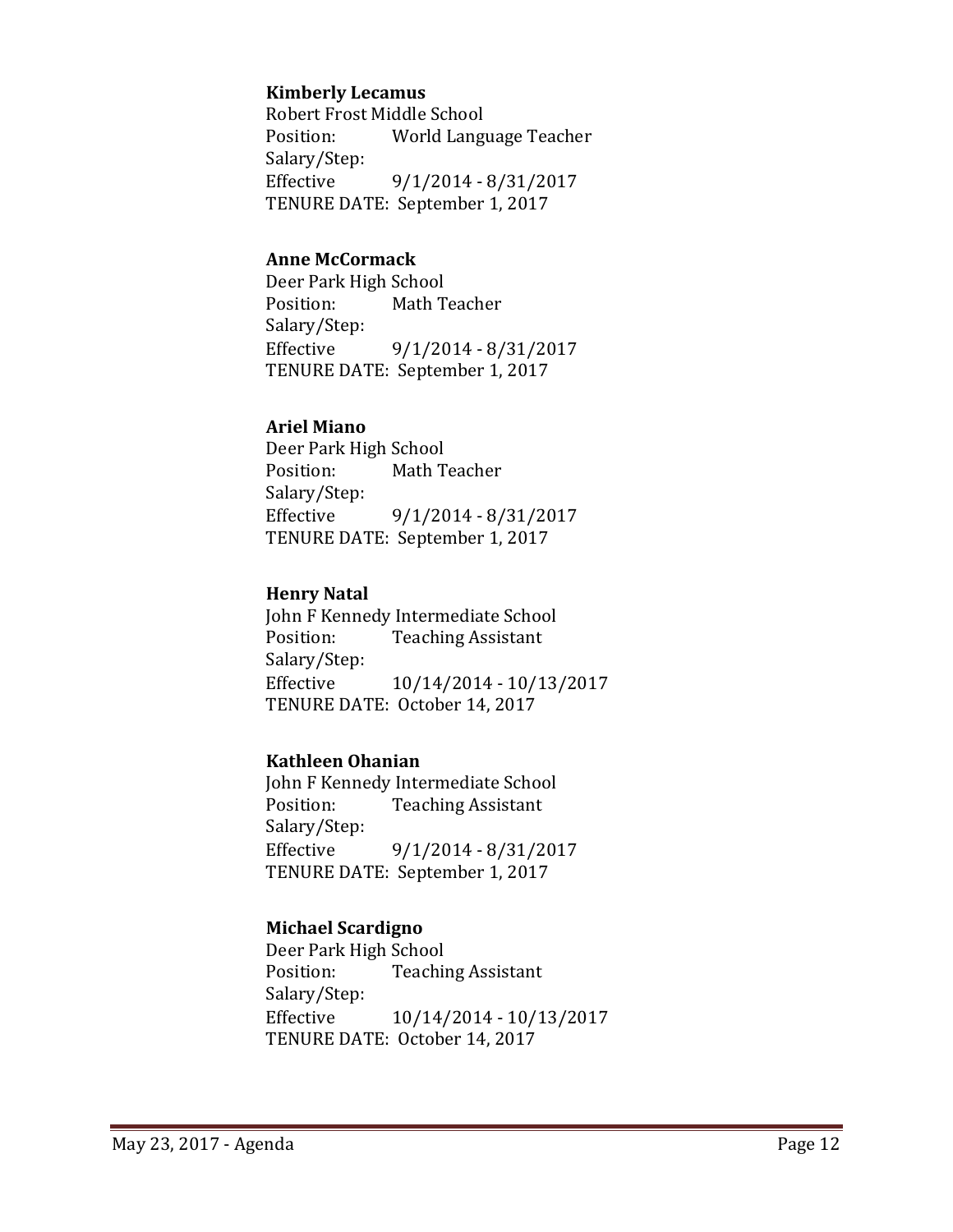### **Christopher Schulman**

Deer Park High School<br>Position: Teachii **Teaching Assistant** Salary/Step: Effective 10/15/2014 - 10/14/2017 TENURE DATE: October 15, 2017

# **Geraldine Skelton**

May Moore School<br>Position: Tea **Teaching Assistant** Salary/Step: Effective 9/1/2014 - 8/31/2017 TENURE DATE: September 1, 2017

#### **SCHEDULE -- Q --LEAVES OF ABSENCE (Instructional)**

#### **Jennifer Arella**

John F Kennedy Intermediate School<br>Position: Elementary Elementary Salary/Step:<br>Effective Effective 5/13/2017 - 5/21/2017 Extension of Paid Medical LOA (FMLA)

#### **Robin Babakhanian**

May Moore School<br>Position: Tea **Teaching Assistant** Salary/Step: Effective 5/8/2017 - 6/30/2017 5/8/17-5/19/17 Paid Medical LOA (FMLA) 5/20/17-6/30/17 Unpaid Remainder of FMLA

#### **Alison Branca**

Deer Park High School<br>Position: Science Science Teacher Salary/Step: Effective 4/30/2017 - 6/30/2017 LOA to assume the Associate Principal position at HS (Kozlowsky)

# **Aida Buckley**

Robert Frost Middle School<br>Position: Teaching As **Teaching Assistant** Salary/Step:<br>Effective  $5/4/2017 - 5/14/2017$ Unpaid Medical LOA (FMLA)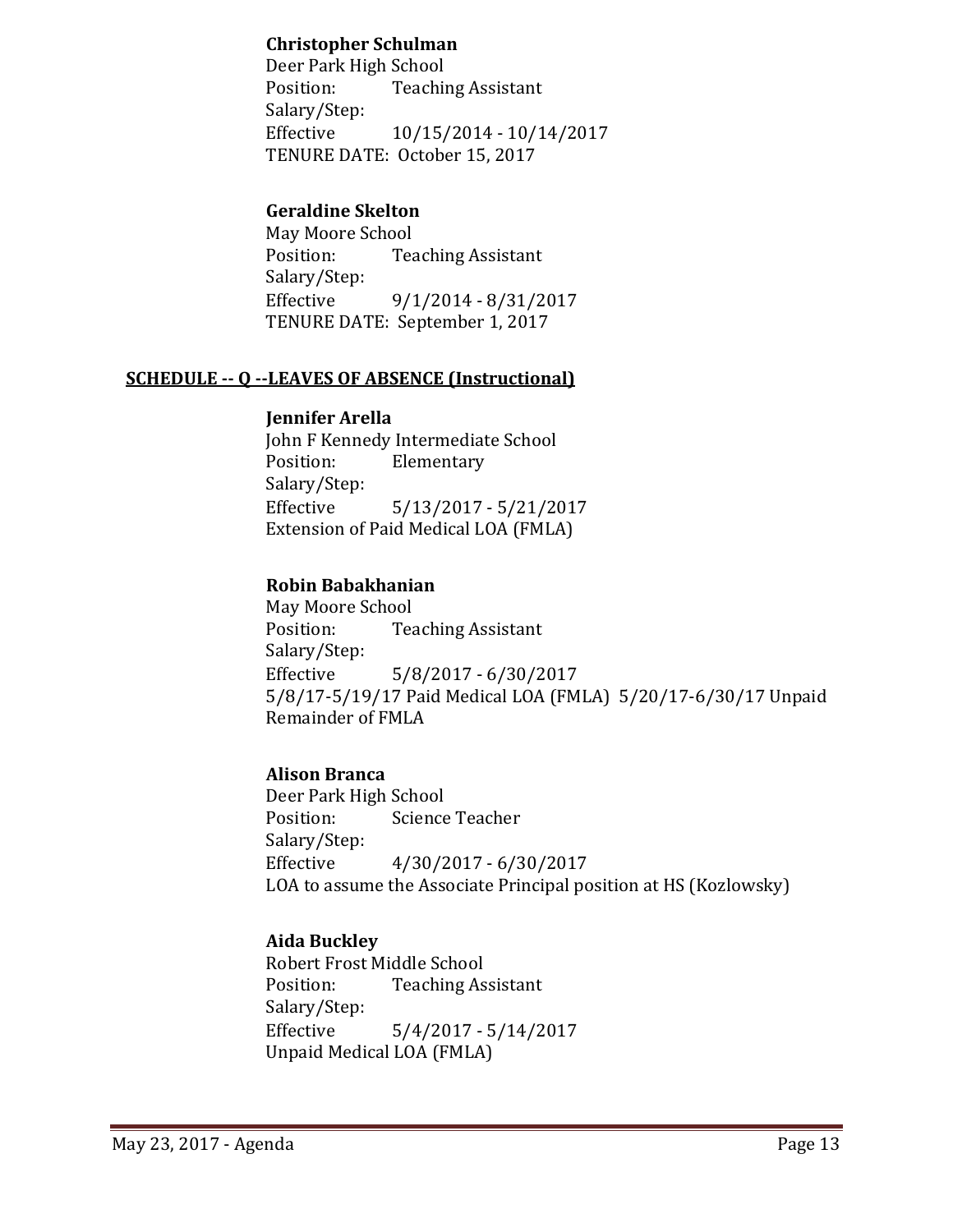#### **Thomas Leonick**

John F Kennedy Intermediate School<br>Position: Teaching Assistant **Teaching Assistant** Salary/Step:<br>Effective Effective 5/11/2017 - 6/30/2017 5/11/17-5/18/17 Paid Medical LOA (FMLA) 5/19/17-6/30/17 Unpaid Medical LOA (FMLA)

# **Karen Linkletter**

May Moore School<br>Position: Ele **Elementary Teacher** Salary/Step:<br>Effective Effective 4/29/2017 - 5/5/2017 Extension of Paid Medical LOA (FMLA)

## **Heather Nola**

Deer Park High School<br>Position: Spanisl Spanish Teacher Salary/Step:  $5/5/2017 - 1/25/2018$ CHANGE OF DATES: 5/5/17-6/30/17 Paid Maternity LOA (FMLA) 9/1/17-1/25/18 Unpiad Child Rearing Leave

#### **Gina Palasciano**

District Wide World Language & ENL C.A. Salary/Step: Effective 5/12/2017 - 5/30/2017 Extension of Paid Medical LOA (WC)

# **Kristen Salemi**

Deer Park High School<br>Position: Math T **Math Teacher** Salary/Step:<br>Effective Effective 3/23/2017 - 6/9/2017 CHANGE OF DATES: 3/23/17-5/12/17 Paid Maternity LOA (FMLA) 5/13/17-6/9/17 Unpaid Remainder of FMLA

#### **Linda Stow**

John Quincy Adams School<br>Position: Elementary **Elementary Teacher** Salary/Step: Effective 5/23/2017 - 6/30/2017 Paid Medical LOA (FMLA)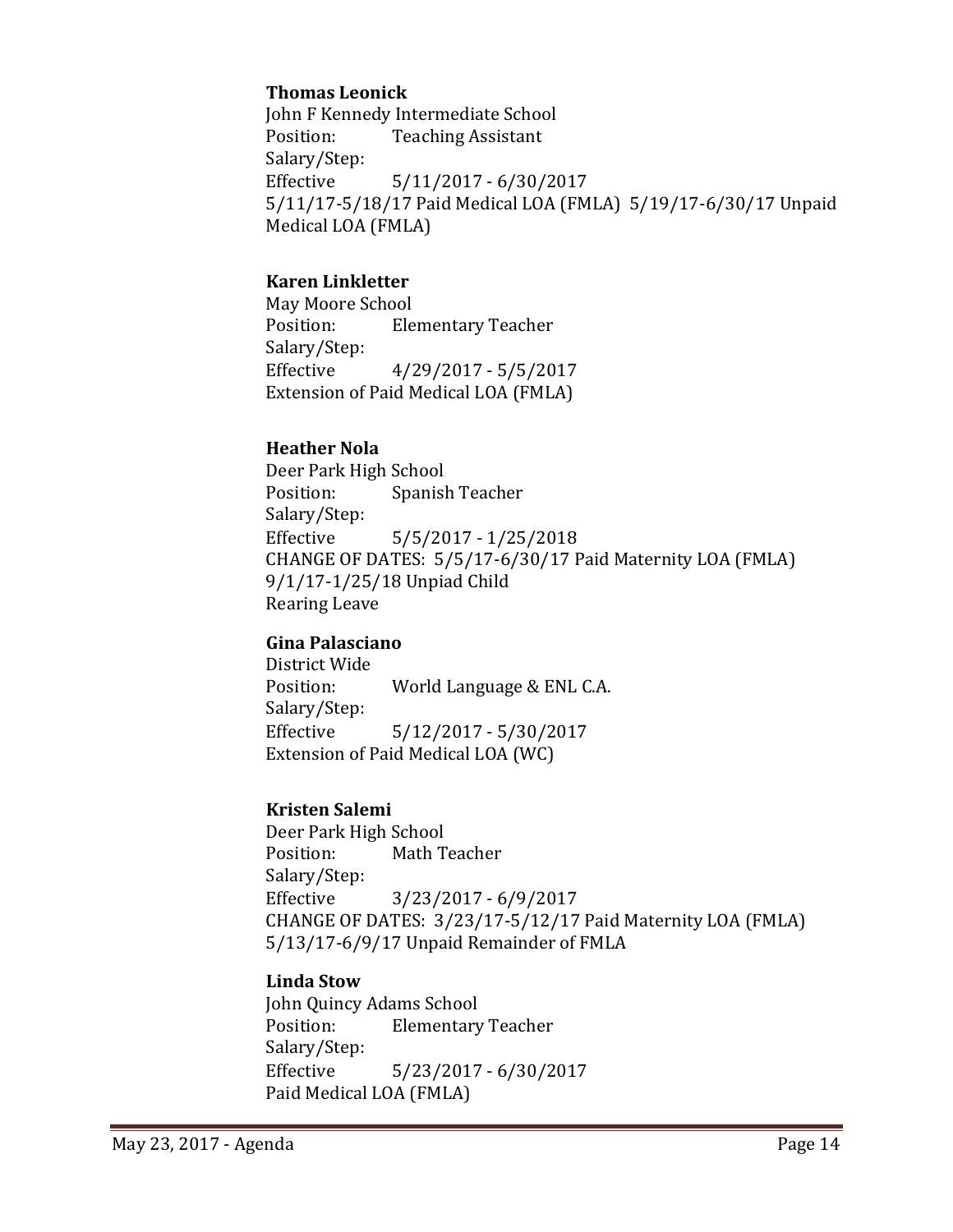#### **SCHEDULE -- RE --REINSTATEMENT TO FULL TIME (Instructional)**

#### **Victor LoMonaco**

Deer Park High School<br>Position: Social S Position: Social Studies Teacher<br>Salary/Step: \$107,307  $MA75/Step 21$ Effective 7/1/2017

## **SCHEDULE -- TA --PROBATIONARY TEACHING ASSISTANT (Instructional)**

#### **Thomas Leonick**

John F Kennedy Intermediate School<br>Position: Teaching Assistant **Teaching Assistant** Salary/Step:<br>Effective Effective 10/14/2014 - 11/24/2017 PROBATIONARY PERIOD CHANGED DUE TO LOA NEW TENURE DATE: NOVEMBER 25,2017

#### **SCHEDULE -- TTPA --TEMPORARY ASSIGNMENT (Instructional)**

#### **Jacqueline Amato**

John F Kennedy Intermediate School<br>Position: Science AIS After Sch Science AIS After School Teacher<br>\$68.44/hour Salary/Step:<br>Effective Effective 5/8/2017 - 5/22/2017

#### **Kathryn Attard**

Deer Park High School Summer Music Teacher<br>TBD Salary/Step: Effective 6/27/2017 - 7/20/2017 Two days per week Salary will be based on enrollment

#### **Kevin Auer**

Robert Frost Middle School<br>Position: Grade 6 Mat Grade 6 Math Assessment Test Prep Teacher<br>\$68.44/hour Salary/Step:<br>Effective Effective 4/18/2017 - 4/27/2017 Four 1 hour sessions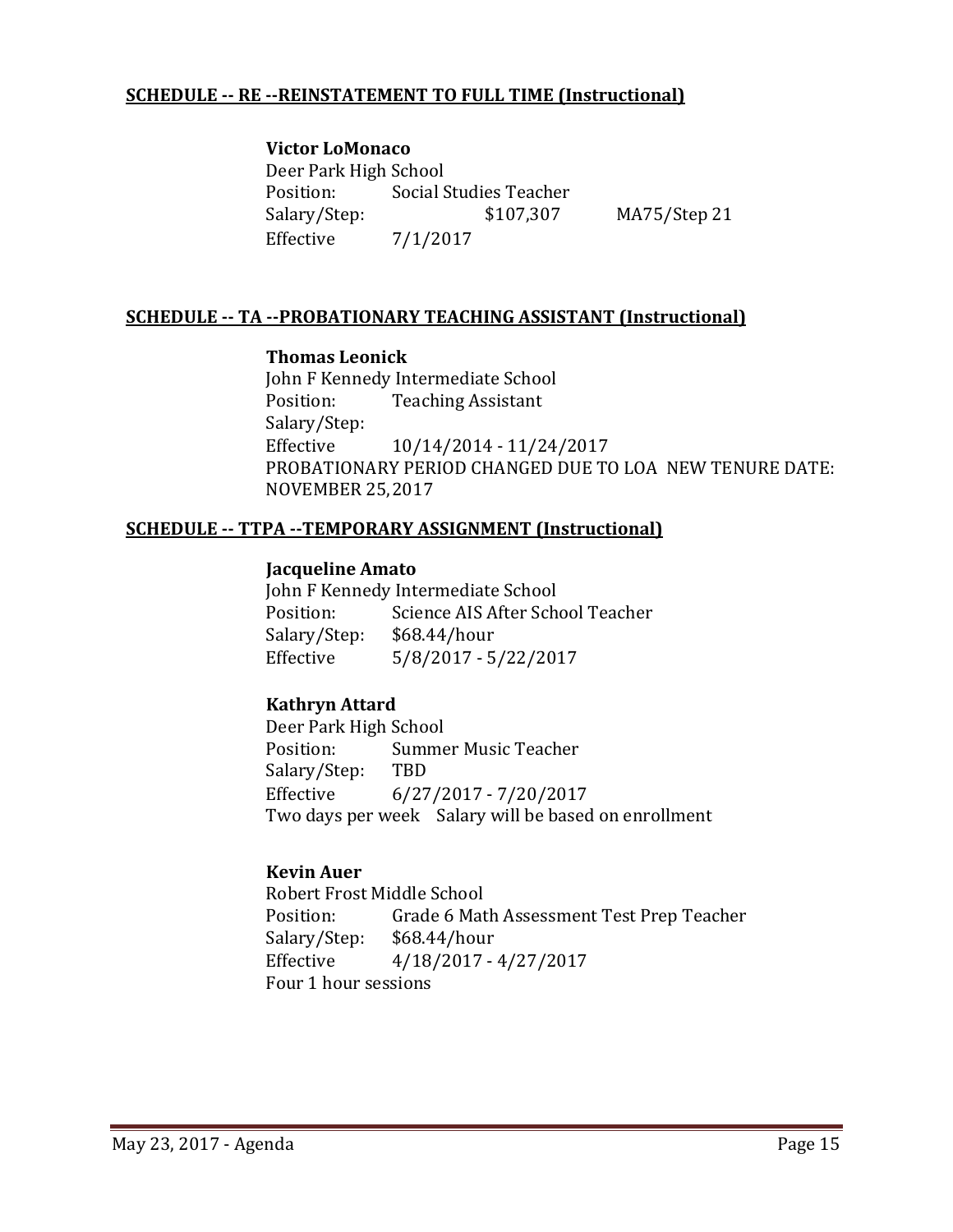## **John Colford**

John F Kennedy Intermediate School<br>Position: Math AIS After Schoo Math AIS After School Teacher<br>\$68.44/hour Salary/Step:<br>Effective Effective 4/3/2017 - 4/27/2017 One hour sessions

## **Helene Cotter**

John F Kennedy Intermediate School<br>Position: Science AIS After Sch Position: Science AIS After School Teacher<br>Salary/Step: \$68.44/hour  $$68.44/hour$ Effective 5/8/2017 - 5/22/2017

## **Michelle D'Auria**

John F Kennedy Intermediate School<br>Position: Science AIS After Scho Science AIS After School Teacher<br>\$68.44/hour Salary/Step:<br>Effective Effective 5/8/2017 - 5/22/2017

# **Kimberly Essig**

John F Kennedy Intermediate School<br>Position: Math AIS After Schoo Math AIS After School Teacher Salary/Step: \$68.44/hour<br>Effective 4/3/2017 - 4 Effective 4/3/2017 - 4/27/2017 One hour sessions

# **Lauren Kalinowski**

Robert Frost Middle School<br>Position: Grade 6 Mat Grade 6 Math Assessment Test Prep Teacher<br>\$68.44/hour Salary/Step:<br>Effective Effective 4/18/2017 - 4/27/2017 Four 1 hour sessions

#### **Lisa Kiernan**

Deer Park High School<br>Position: ENL Al ENL Algebra Review Teacher<br>\$68.44/hour Salary/Step:<br>Effective Effective 5/22/2017 - 6/30/2017 3 one hour sessions (after school)

# **Marie Marck**

John F Kennedy Intermediate School<br>Position: Science AIS After Scho Position: Science AIS After School Teacher<br>Salary/Step: \$68.44/hour  $$68.44/hour$ Effective 5/8/2017 - 5/22/2017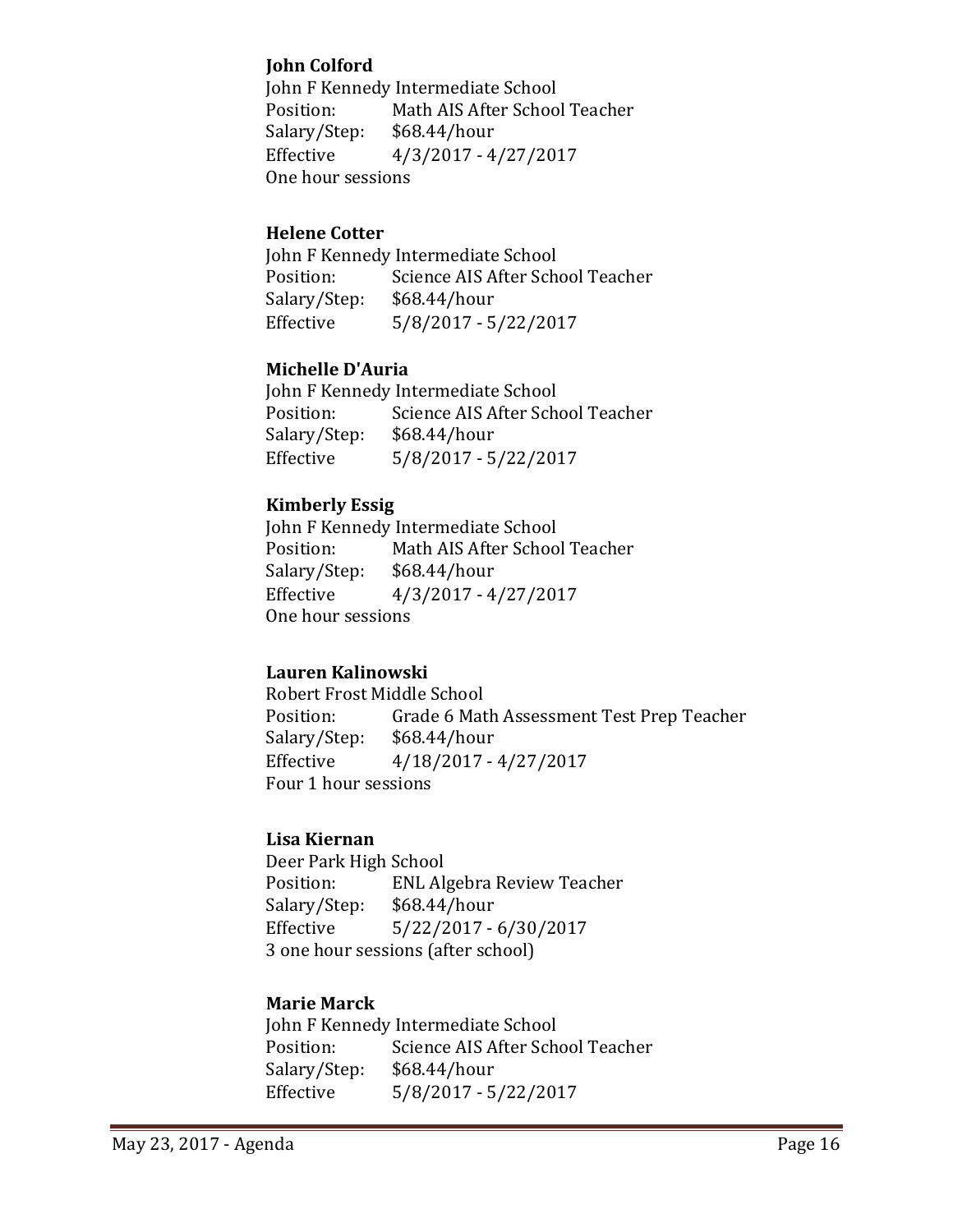#### **Kevin Marner**

Deer Park High School Position: PE/Health Virtual Summer Teacher<br>Salary/Step: \$47.17/hour Salary/Step:<br>Effective  $7/5/2017 - 8/15/2017$ 

#### **Louis Nicolosi**

Deer Park High School<br>Position: Summe Summer Music Teacher<br>TBD Salary/Step:<br>Effective Effective 6/27/2017 - 7/20/2017 Two days per week Salary will be based on enrollment

#### **Anne Marie Ponzio**

John F Kennedy Intermediate School<br>Position: Science AIS After Sch Science AIS After School Teacher<br>\$68.44/hour Salary/Step:<br>Effective Effective 5/8/2017 - 5/22/2017

#### **Gregg Romano**

Deer Park High School<br>Position: Summe Summer Music Teacher<br>TBD Salary/Step:<br>Effective Effective 6/27/2017 - 7/20/2017 Two days per week Salary will be based on enrollment

#### **Audrey Schulter**

John F Kennedy Intermediate School<br>Position: Science AIS After Sch Science AIS After School Teacher<br>\$68.44/hour Salary/Step:<br>Effective Effective 5/8/2017 - 5/22/2017

#### **Debbie Smith**

John F Kennedy Intermediate School<br>Position: Science AIS After Scho Science AIS After School Teacher<br>\$68.44/hour Salary/Step: Effective 5/8/2017 - 5/22/2017

#### **SCHEDULE -- CS --CHANGE OF SALARY/ STATUS (Non-Instructional)**

#### **Maria Gomez**

Deer Park High School .4 Permanent Substitute Teacher<br>\$125/day Salary/Step:<br>Effective Effective 5/5/2017 - 6/30/2017 (Nola) (Perm Sub position changed from .6 to .4) Salary prorated at \$50 day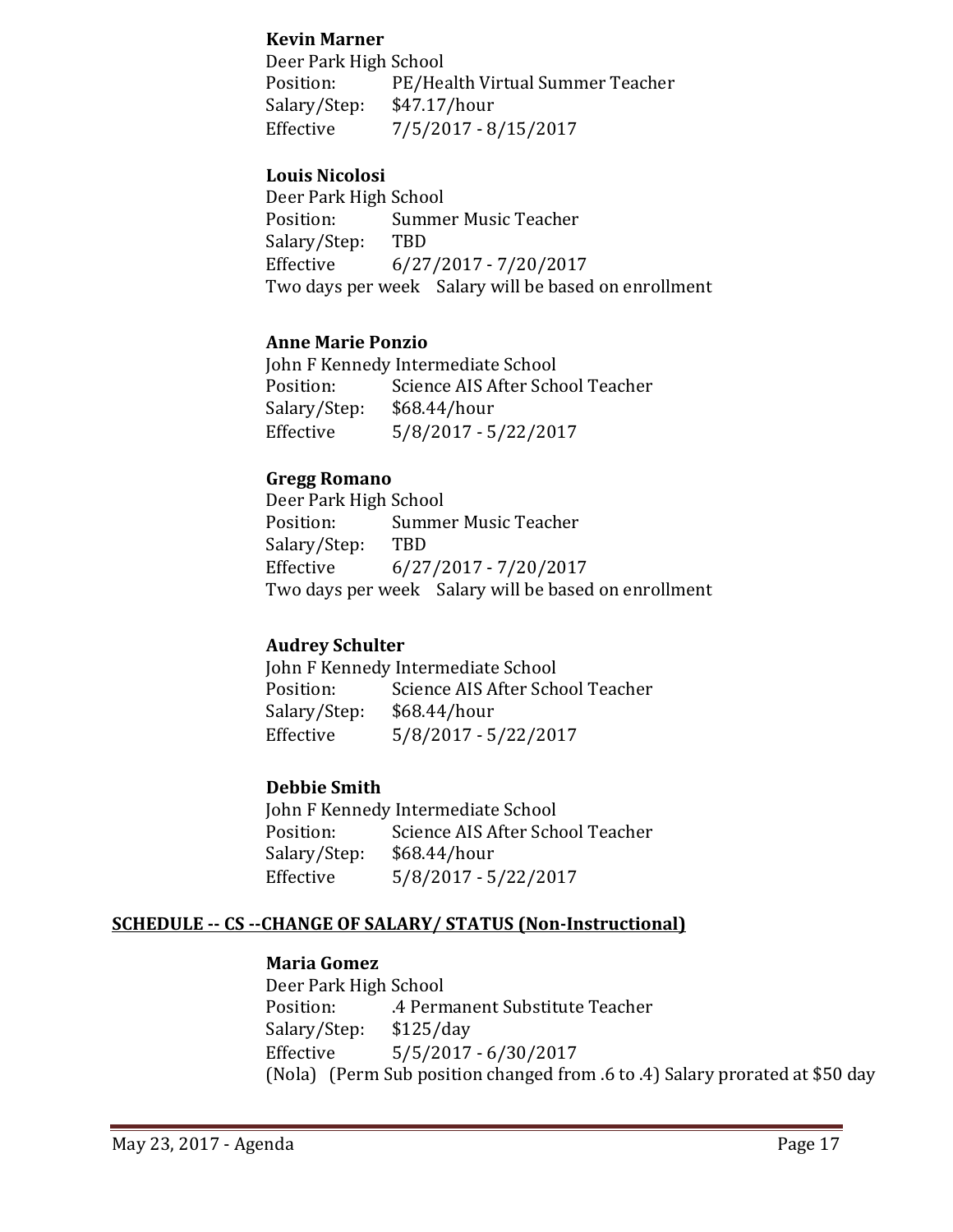# **SCHEDULE 17/BP-788 – SCHEDULE OF BILLS PAYABLE**

| General*               | # 43                 | 4/30/2017 |
|------------------------|----------------------|-----------|
| General*               | # 47                 | 5/31/2017 |
| Trust & Agency*        | #10                  | 4/30/2017 |
| Federal*               | # 21                 | 5/31/2017 |
| School Lunch*          | # 21                 | 5/31/2017 |
| <b>WORKERS' COMP.*</b> | Daily Check Register | 4/26/2017 |
| <b>WORKERS' COMP.*</b> | Daily Check Register | 4/26/2017 |
| <b>WORKERS' COMP.*</b> | Daily Check Register | 4/26/2017 |
| <b>WORKERS' COMP.*</b> | Daily Check Register | 5/3/2017  |
| General                | # 48                 | 5/31/2017 |
| Federal                | # 22                 | 5/31/2017 |
| Capital                | # 29                 | 5/31/2017 |
| School Lunch           | # 22                 | 5/31/2017 |
| Trust & Agency         | #12                  | 6/30/2017 |
| <b>WORKERS' COMP.</b>  | Daily Check Register | 4/26/2017 |
| WORKERS' COMP.         | Daily Check Register | 5/9/2017  |
| <b>WORKERS' COMP.</b>  | Daily Check Register | 5/9/2017  |
| <b>WORKERS' COMP.</b>  | Daily Check Register | 5/10/2017 |
| <b>WORKERS' COMP.</b>  | Daily Check Register | 5/15/2017 |
|                        |                      |           |

# **SCHEDULE D – BID AWARDS**

#### **Proposals for RFP # RDP17-007 Claims Auditor were received at 11:00 am on May 11, 2017.**

Proposals were advertised in Newsday. Forms and specifications were processed in accordance with Section 104 of the General Municipal Law and proposals were solicited on the Empire State Purchasing Group website located at [www.EmpireStateBidSystem.com.](http://www.empirestatebidsystem.com/)

Proposals were received from the following vendors:

| Berdon LLP                  | \$58,350 |
|-----------------------------|----------|
| Cerini & Associates LLP     | \$36,010 |
| <b>Emkay Consulting LLC</b> | \$16,200 |

Proposals were received by Lauren von Ende, Purchasing Agent and recorded by Concetta Bertelle, Recorder.

It is recommended that the RFP be awarded to the following vendor based on the proposals submitted and the services offered by proposer:

Emkay Consulting LLC \$16,200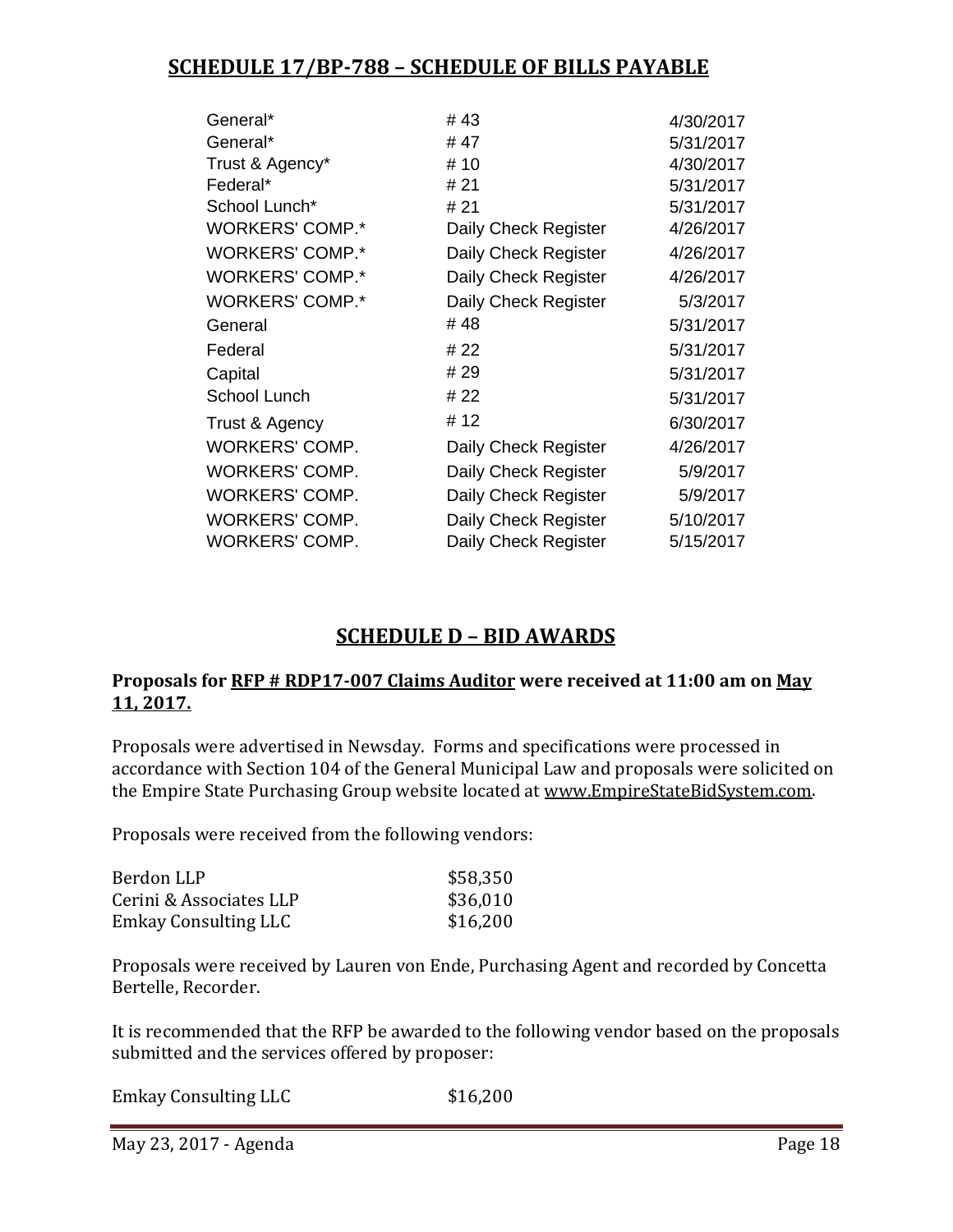# **Bids for Bid # BDP17-008 Bus Parts were received and opened at 11:00 AM on May 5, 2017.**

Bids were advertised in Newsday. Forms and specifications were processed in accordance with Section 103 of the General Municipal Law and bids were solicited on the Empire State Purchasing Group website at [www.EmpireStateBidSystem.com.](http://www.empirestatebidsystem.com/)

Bids were received from the following vendors:

All Points Bus Upholstery & Supplies, Inc. Bus Parts Warehouse Nesco Bus Maintenance, Inc.

Present at bid opening: Lauren von Ende, Purchasing Agent and Concetta Bertelle, Recorder. There were no vendors present.

It is recommended that the bid be awarded to the following vendors as the lowest responsible bidders meeting specifications (see attached pricing in file):

All Points Bus Upholstery & Supplies, Inc. Bus Parts Warehouse Nesco Bus Maintenance, Inc.

### **Proposals for RFP # RDP17-009 Legal Counsel Services were received at 11:00 am on May 15, 2017.**

Proposals were advertised in Newsday. Forms and specifications were processed in accordance with Section 104 of the General Municipal Law and proposals were solicited on the Empire State Purchasing Group website at [www.EmpireStateBidSystem.com.](http://www.empirestatebidsystem.com/)

Proposals were received from the following vendors:

Bond, Schoeneck & King, PLLC Frazer & Feldman, LLC Ingerman Smith, LLP

Proposals were received by Lauren von Ende, Purchasing Agent and recorded by Concetta Bertelle, Recorder.

It is recommended that the RFP be awarded to the following vendor based on the proposals submitted and the services offered by proposer:

Frazer & Feldman, LLC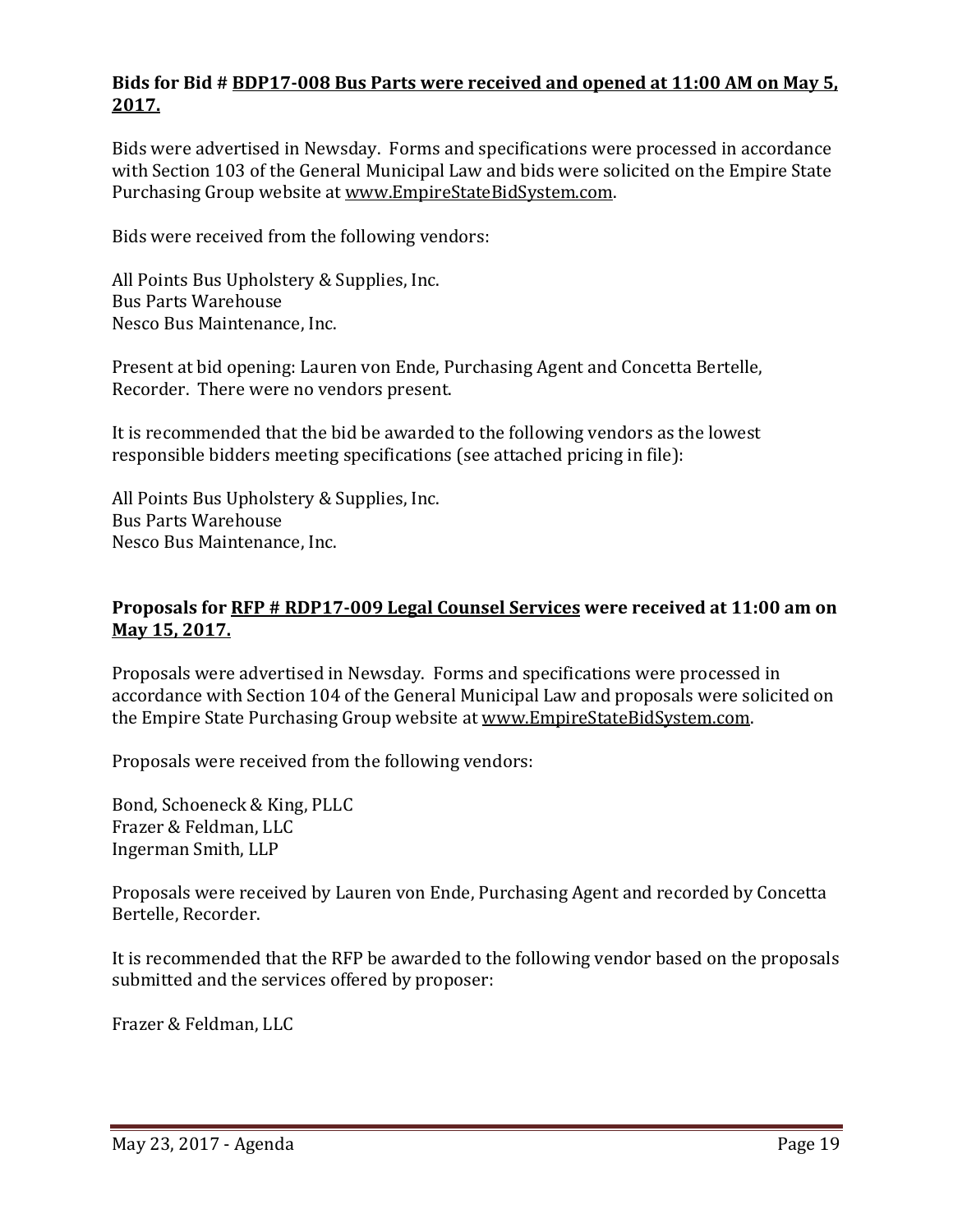# **Bids for Bid # BDP17-013 Athletic Uniforms, were received and opened at 11:00 AM on May 3, 2017.**

Bids were advertised in Newsday. Forms and specifications were processed in accordance with Section 103 of the General Municipal Law and bids were solicited on the Empire State Purchasing Group website at [www.EmpireStateBidSystem.com.](http://www.empirestatebidsystem.com/)

Bids were received from the following vendors:

BSN Sports, Passon's Sports & US Games Riddell Scholastic Sports Sales, Ltd.<br>Triple Crown Sports, Inc. Massapequa Soccer Shop Port Jefferson Sports

Present at bid opening: Lauren von Ende, Purchasing Agent and Concetta Bertelle, Recorder. There were no vendors present at bid opening.

It is recommended that the bid be awarded to the following vendors as the lowest responsive/responsible bidders meeting specifications:

BSN Sports, Passon's Sports & US Games Laux Sporting Goods, Inc. Port Jefferson Sports Riddell Scholastic Sports Sales, Ltd. Triple Crown Sports, Inc.

Please see attached in file for specific award information.

# **SCHEDULE 17-E-409 - EXPLANATION OF BUDGETARY TRANSFERS** #T24

# **SCHEDULES 17-F-313 & 314 - CONTRACT REPORTS**

**SCHEDULE 5-H-17 – HOME TEACHING (regular & S/E)**  (confidential)

# **SCHEDULE 5-S-17 – SPECIAL TRANSPORTATION**  (confidential)

# **SCHEDULE 5-SE-17 - COMMITTEE RECOMMENDATIONS** (confidential)